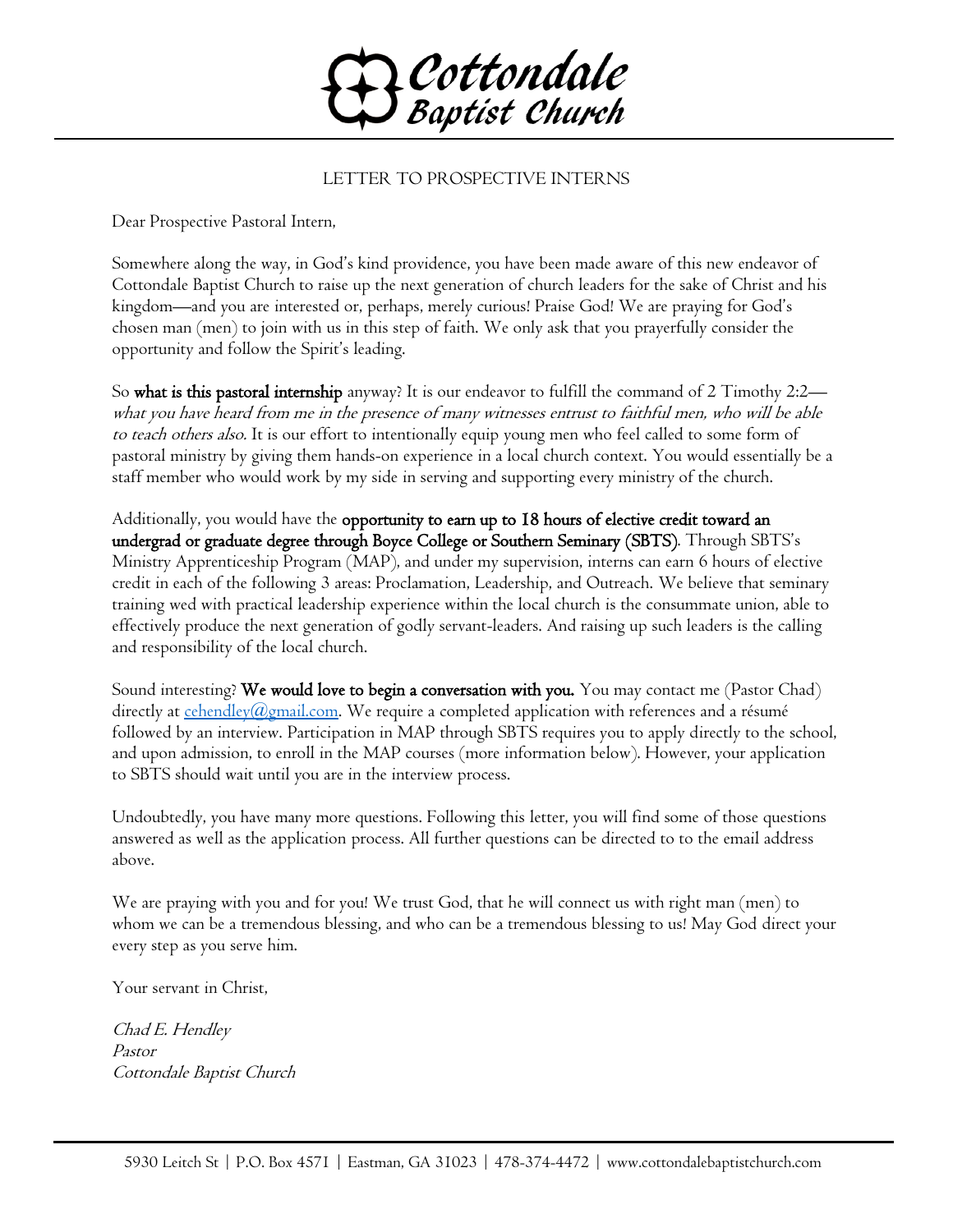## PASTORAL INTERNSHIP—FAQs

#### What responsibility and time commitments will the intern make?

The intern will be responsible to be present at every regular, organized gathering of the church, namely, (1) Morning and Evening Sunday Worship, (2) Wednesday Prayer Meeting/Kids Ministry, (3) Deacons' Meetings, and (4) any other event/activity/meeting in which the pastor deems his attendance necessary or profitable. Additionally, the intern will meet personally with the pastor on a weekly basis for prayer, planning, encouragement, and instruction (in conjunction with MAP, see below). The intern should also be prepared to contribute to the preaching/teaching ministry of the church, including (but not limited to) preaching/teaching on Sundays and Wednesdays, at the pastor's discretion and under his guidance. Finally, the intern should expect to share with the pastor regular, weekly times of visitation for the purposes of pastoral care, outreach, and evangelism. Beyond these commitments, the intern's time is at his discretion to complete his seminary coursework, prepare, serve, rest or anything else needful. The pastor will gladly work with intern regarding time off or needful absence from any of the above activities.

### How long is the internship?

The internship, in conjunction with MAP (see below) is semester based, although preference is given to those who can stay at least 2 full semesters and, ideally, a summer as well (i.e. a full calendar year).

#### What is SBTS's Ministry Apprenticeship Program (MAP), and how do I apply?

Further information can be found at [http://www.sbts.edu/globalcampus/map/.](http://www.sbts.edu/globalcampus/map/) MAP is an effort by the Southern Baptist Theological Seminary (SBTS) to link formal, seminary training with practical, ministerial experience. There are three, 6-credit hour seminars that you can choose from: Leadership, Proclamation, and Outreach. These credit hours are fully accredited and are elective credits which count toward degrees at either Southern Seminary OR Boyce College. Whether these credits will transfer to other colleges/seminaries is up to those respective institutions and would have to be verified directly with them. To participate, you will have to be accepted by the admissions office of SBTS/Boyce as well as pay the tuition for the course(s). The pastor will be the supervisor for the courses. You will have to follow the instructions below:

- 1. Apply at sbts.edu/apply. Use code MAP to waive the application fee.
- 2. Once accepted as a student, you can sign up for the 6 hour seminars.
- 3. Once in the course, you will fill out a questionnaire. Indicate that Chad Hendley of Cottondale Baptist Church will be your supervisor.
- 4. The syllabus will be delivered to your online learning portal like all other classes.

#### Is the internship paid?

The finance committee has approved a monthly stipend of \$750 to offset the intern(s)' living expenses. Additionally, due to God's grace overflowing in generosity among the saints, housing will be provided. Should there be more than one qualified candidate seeking the internship at the same time frame, we reserve the right to work with the candidates to see if an agreeable division of this amount among the candidates can be reached. Otherwise, we will accept only one applicant and the full amount will go to him.

The intern will be responsible to raise support for the remainder of their living expenses, and if necessary, the tuition amount for the MAP course through SBTS. If raising support is a new endeavor to you, we strongly recommend purchasing and following the guidance of the book The God Ask by Steve Shadrach. Though interns are strongly urged—by God's grace, through faith-filled effort—to raise sufficient support, if a part-time job is necessary to meet one's needs, we will allow it, as long it does not interfere with the intern's other duties.